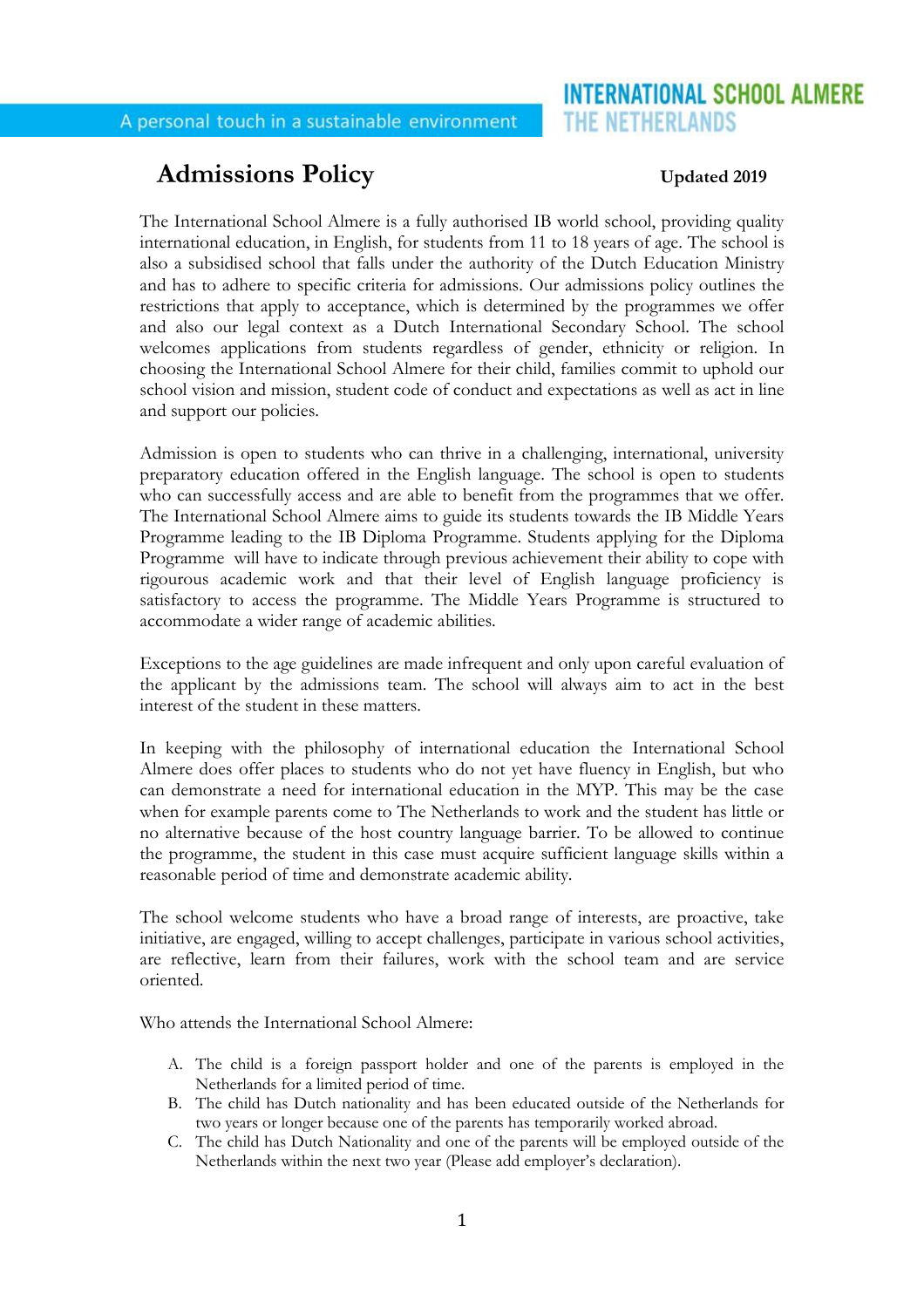# A personal touch in a sustainable environment

D. The child has Dutch nationality and parents demonstrate a particular need for an international education. This is possible only for the Diploma Programme. Applicants must have a good VWO4 report card in the Dutch National System and should have a high proficiency in English.

The Enrolment is possible at any time during the school year, as long as space is available. The school uses **OpenApply** an admissions tool by Faria systems for all its admissions applications.

The decision to admit or not admit a student to the International School Almere is based on the availability of space at the appropriate year group, the school's ability to meet each student's needs and the student's ability to fulfil the programme requirements.

At the International School Almere the student that is admitted at the school will and continue to live with a parent / legal guardian / care giver for the entire duration of their schooling.

# **Students with additional needs:**

It is vital that any student that joins the International School Almere arrives with the potential of being successful in the programmes that are offered and is able to benefit from an IB education. They must also be able to behave safely and appropriately in a mainstream school context. We are not a special education needs school, but we do offer provision for students who have additional needs depending on the composition of the class. The Student well-being and learning support department at the school provides some support for students with a range of Special Educational Needs (SEN) along with the support of experts from "Passend Onderwijs". However, the school relies on parents providing external support for their child is continuous and long term support is needed for the child.

Each application is scrutinised individually and a decision is made with the admissions team and the parents, including the previous school if the student would fit with the International School Almere community.

# **MYP1 students:**

Students entering the first year of the Middle Years Programme are exposed to four languages (English, Dutch, French and Spanish). At the end of the first year they can decide on the third language they would like to continue in their future MYP years. They then choose between French and Spanish and will have continue this till MYP5. They are also exposed to the creative arts subjects of Music, Drama, Visual arts subjects for the entire school year.

# **MYP2 students:**

Students entering the second year of the Middle Years Programme are exposed to three languages (English, Dutch , French/ Spanish). They are also exposed to the creative arts subjects of Music, Drama, Visual arts subjects for the entire school year.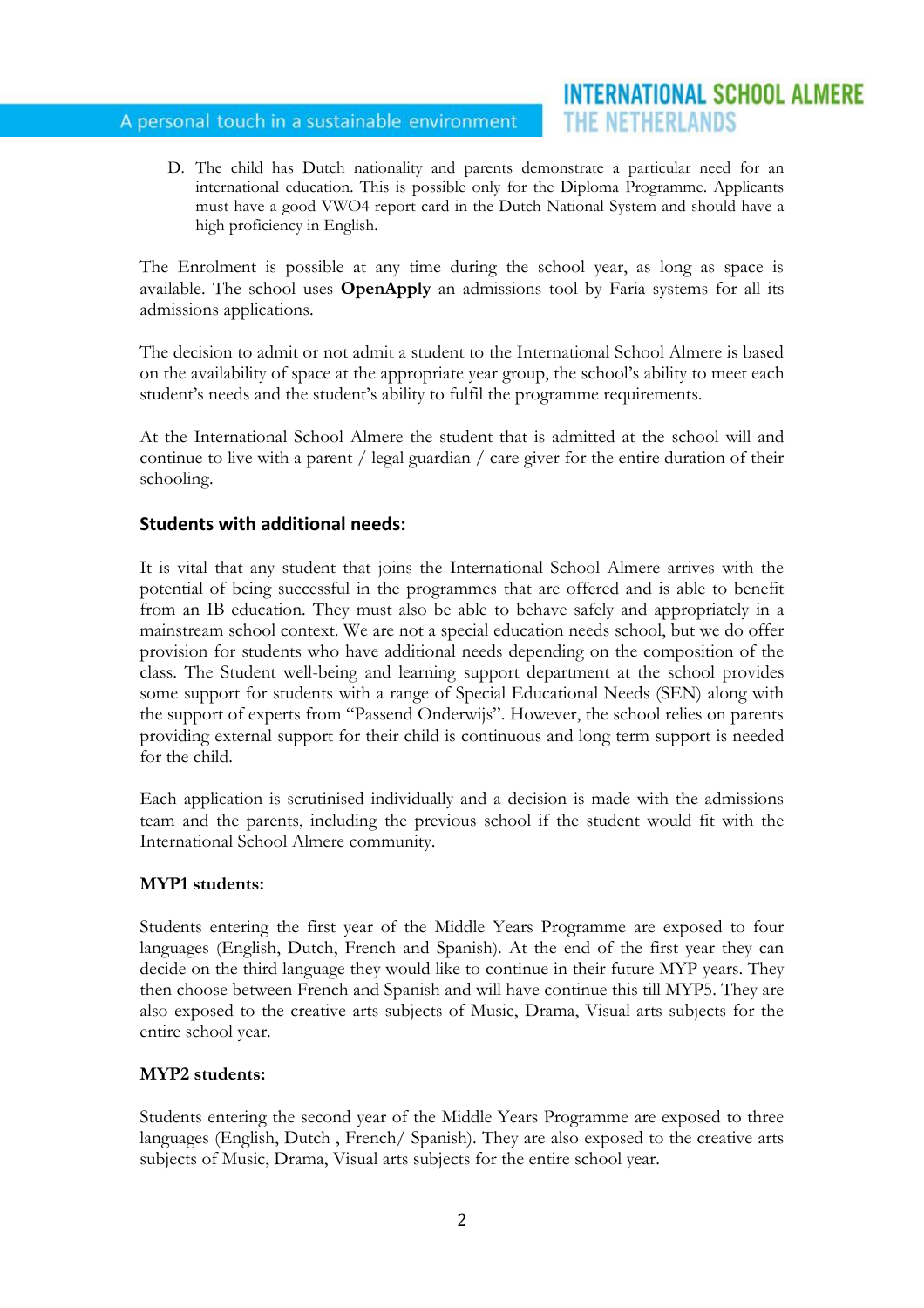## **MYP3 students:**

Students entering the third year of the Middle Years Programme are exposed to three languages (English, Dutch , French/ Spanish). They are also exposed to the creative arts subjects of Music, Drama, Visual arts subjects for the entire school year. In addition students are streamed into Maths standard and Maths extended classes on the recommendation of the Maths teachers.

### **MYP4 students:**

Students entering the fourth year of the Middle Years Programme are exposed to three languages (English, Dutch , French/ Spanish). For students will no background in French/Spanish, a beginners Spanish course is an option. The students also choose one of the four subjects for the next two years. These are (Visual arts/Drama/Music/Product design). In addition students are streamed into Maths standard and Maths extended classes on the recommendation of the Maths teachers.

### **MYP5 students:**

Students entering the fifth year of the Middle Years Programme are exposed to three languages (English, Dutch , French/ Spanish). For students will no background in French/Spanish, a beginners Spanish course is an option. The students also choose one of the four subjects. These are (Visual arts/Drama/Music/Product design). In addition students are streamed into Maths standard and Maths extended classes on the recommendation of the Maths teachers.

### **DP1 students:**

**In order to enter the Diploma Programme, students in MYP5 must have a 5 as a final grade in the second report card, in at least three main subject groups or an equivalent of this grade:** 

### **Group1: Language and Literature\***

- Dutch HL/SL
- English HL/SL

### **Group 2: Language Acquisition\*\***

- Dutch HL/SL
- Dutch ab inito SL
- Spanish HL/SL
- Spanish ab initio SL
- French HL/SL
- English HL/SL

### **Group 3: Individuals and Societies**

- History HL/SL
- Global Politics HL/SL
- Business HL/SL
- Economics HL/SL
- ESS SL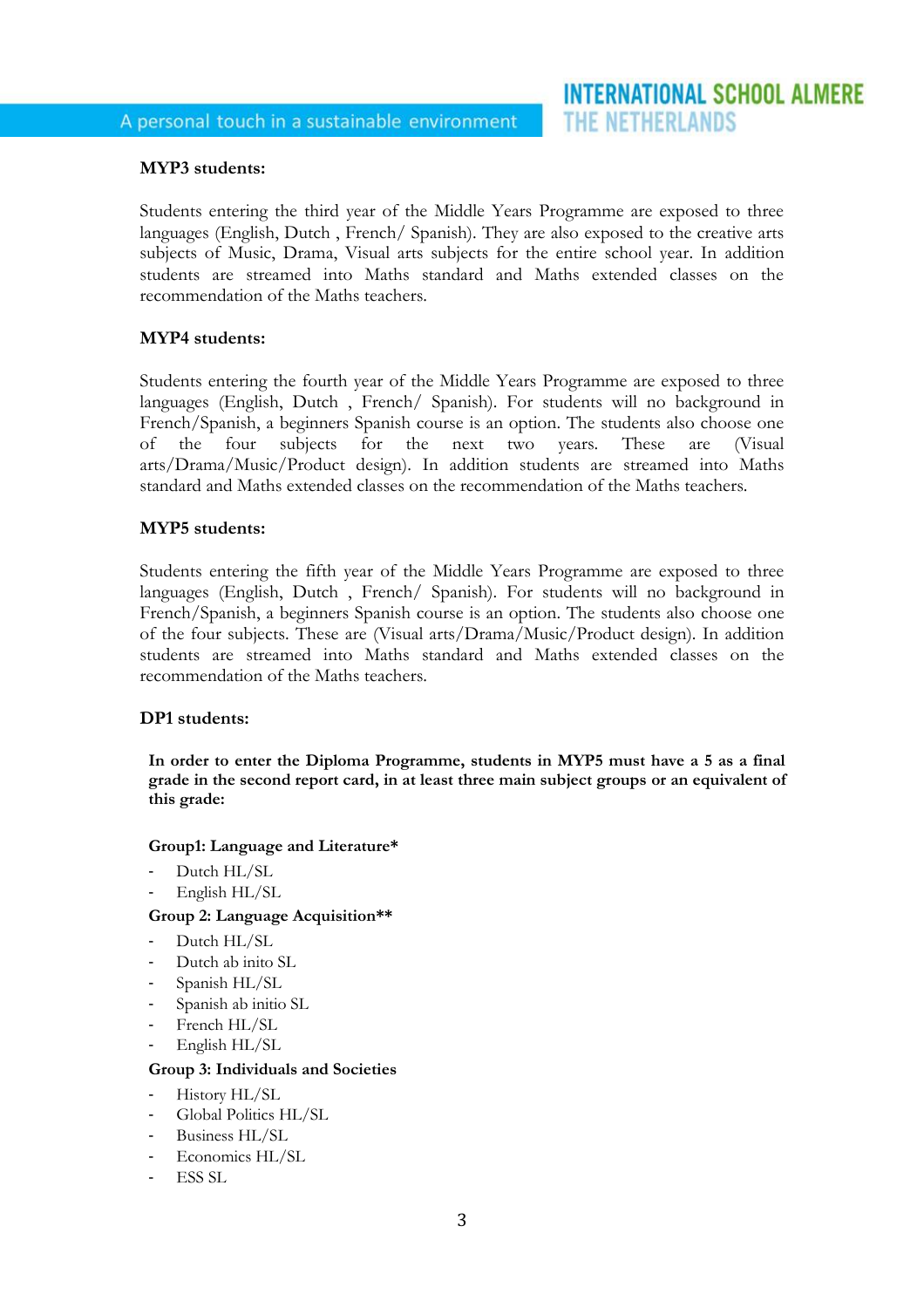#### **Group 4: Mathematics**

- Mathematical Analysis and Approaches HL / SL
- Mathematics Applications and Interpretations HL/SL

#### **Group 5: Science**

- Physics HL/SL
- Chemistry HL/SL
- Biology HL/SL
- ESS SL

# **Group 6: the Arts**

Visual Arts HL/SL

**\*Students cannot take English A if they had English B in MYP5 or an equivalent year, unless recommended by the language teacher. This applies to all Languages.** 

**\*\* Students are not allowed to take a B language if they have had the same language A in MYP5 or an equivalent year.**

**The decision on tentative subject choices is made during the admissions interview process.**

**\*\*\* The courses above will be available only if there are sufficient number of students enrolled for the course.**

| If a student wants to choose the following<br>subject in the DP:                                                   | Then the following condition must be met<br>in the second report card in MYP5 or the<br>equivalent year:                                                        |
|--------------------------------------------------------------------------------------------------------------------|-----------------------------------------------------------------------------------------------------------------------------------------------------------------|
| Three science subjects (Physics, Chemistry,<br>Biology) for Medical Studies in The<br>Netherlands                  | Minimum of grade 6 in Science                                                                                                                                   |
| Any science subject at HL                                                                                          | Minimum of grade 5 in Science and minimum<br>of level 6 in criteria $A - k$ nowing and<br>understanding                                                         |
| Mathematics Analysis and Approaches HL                                                                             | Minimum of Grade 5 in Math extended or<br>minimum of Grade 6 in Math standard<br>And<br>Minimum Level 6 in criterion A - Knowing and<br>understanding           |
| Mathematics Applications and Interpretations<br>HL                                                                 | Minimum of Grade 5 in Math extended or<br>minimum of Grade 6 in Math Standard<br>And<br>Minimum 6 in criterion D- Applying<br>mathematics in real life contexts |
| Lanuguage Acquisition                                                                                              | MYP Phase 1 student can only choose ab initio<br>MYP Phase 2 student can only choose SL (ab<br>initio in rare cases)<br>MYP Phase 3 SL<br>MYP Phase 4 HL        |
| Economics HL will be allowed only if there is teacher recommendation for Math AA SL or Math<br>AA HL or Math AI HL |                                                                                                                                                                 |

# **INTERNATIONAL SCHOOL ALMERE** THE NETHERLANDS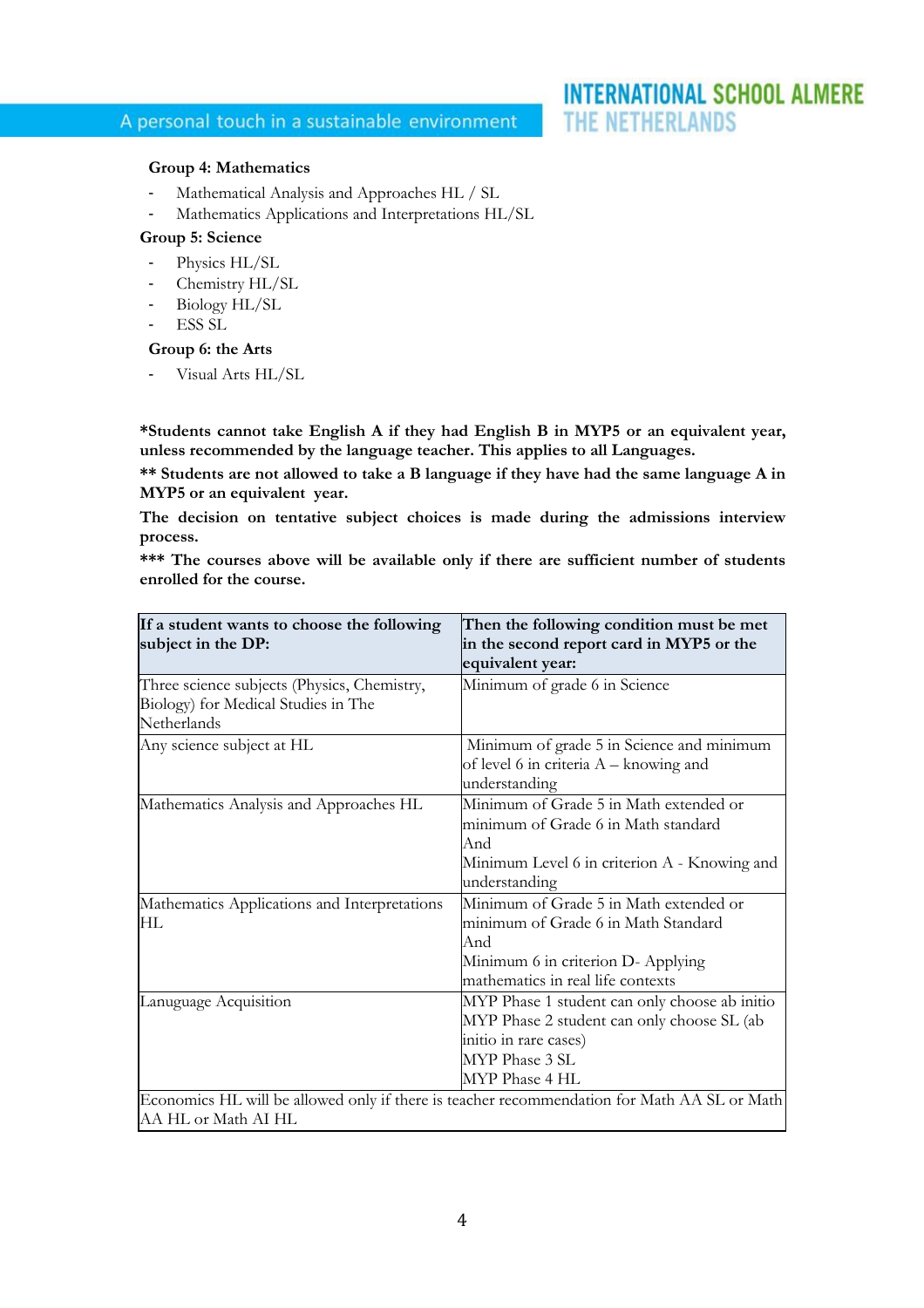# **Refusal of admission**

Following investigation, if there is sufficient evidence that the school is unable to provide an education that will meet the academic/behavioural/Special Education needs of the child, we may refuse entry.

Parents / Guardians must be aware that failure to disclose information or providing inaccurate information will jeopardize their child's school placement.

### **Application Procedure**

- 1. Please see on the last page the **IGVO registration document** for a list of documents needed to be submitted with the application
- 2. Click on "Apply now" under the admissions tab of our school website [www.internationalschoolalmere.nl](http://www.internationalschoolalmere.nl/) to complete and submit the application from along with all relevant and required documents. Control your checklist and pay the application fee.
- 3. After payment of the application fee, and submitting the application, schedule a short tour of the school. This can be done simultaneously or followed by an (skype) interview with the Head of School via [admissions@edu.isalmere.nl](mailto:info@internationalschoolalmere.nl) **Please note that appointments for an interview are scheduled only after a complete application form along with relevant documents have been submitted and the application fee is paid.**
- 4. Arrange for student to sit entrance test if required. This is for students applying for MYP5 and DP1.
- 5. Admission officers will be in touch with previous school of the student.
- 6. After acceptance letter is received, parents will be sent an invoice for payment of the 50% tuition fee, which should be paid within two weeks of receipt of the invoice.
- 7. A place is reserved for the student after payment of the invoice.
- 8. Parent will receive a letter of information for the first day of school in the first week of July or any other appropriate date depending on entry date of the student in the school.
- 9. The student will receive a language profile form that needs to be filled and returned to the school. This allows the student to be placed in the appropriate language groups.
- 10. If a child must leave during the school year, four weeks' notice should be given in writing. Please be aware that students are only permitted to transfer to another school located in The Netherlands following a main holiday period. The refund is only applicable if your child started before 1 October of the current school year. Should your family relocate during the school year (1 August till 31 July) then after settlement of all school fees, the refund given is according to the school fee agreement. A refund is not permitted for students transferring to another school within 55 km during the school year. Should you be leaving the Netherlands, please fill in the Exit form and return it to the school. In addition we request a letter from your child's new school indicating that your child is enrolled.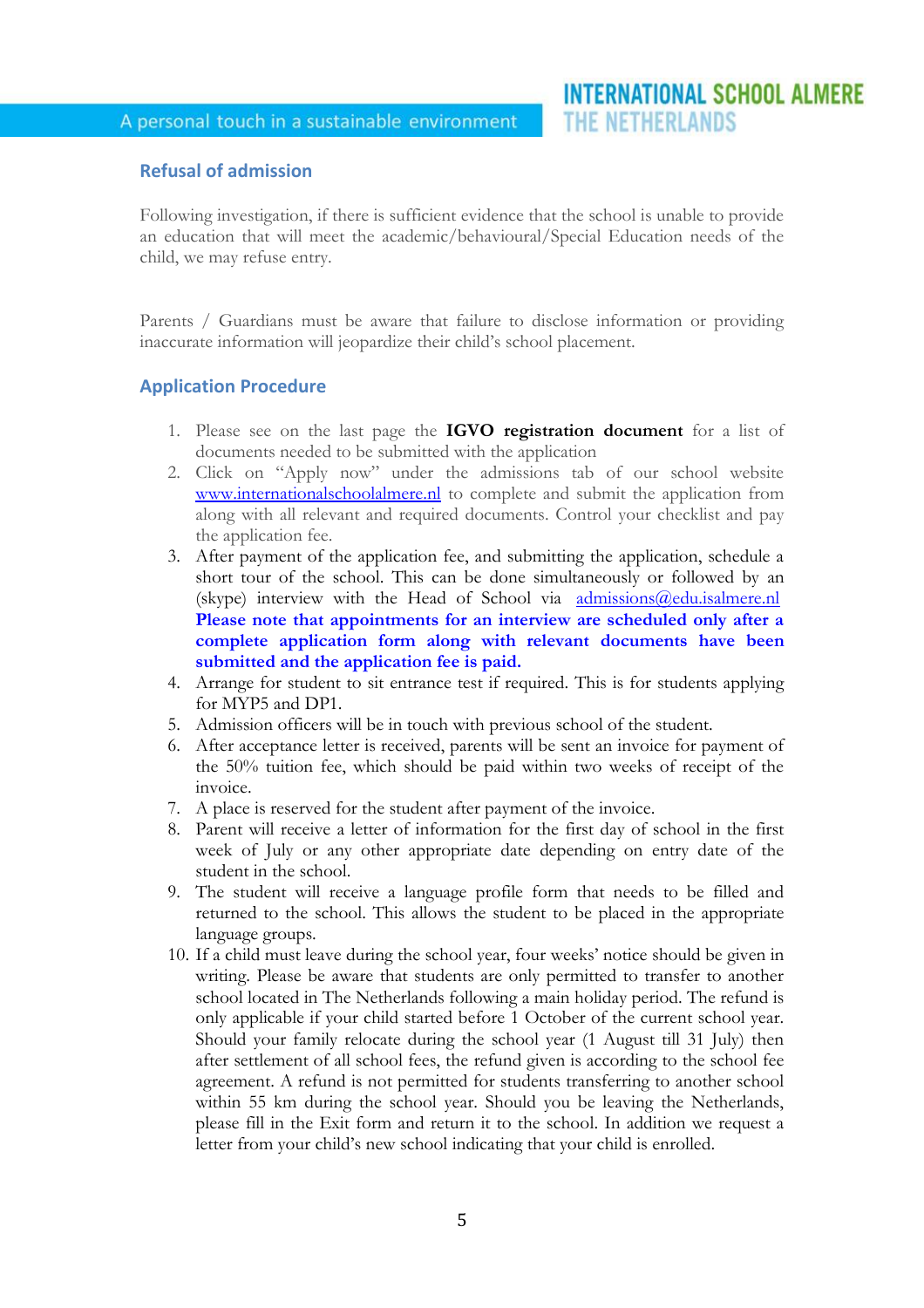# A personal touch in a sustainable environment

# **INTERNATIONAL SCHOOL ALMERE** THE NETHERLANDS

Enrolment is possible at any time during the school year, as long as space is available. In cases where it is not possible to determine the student's academic ability from the documentation and references provided, the student may be expected to complete an entrance test. There will be an entrance test for students applying for MYP5 and DP1. We do not admit students in DP2 (final year of the programme).

## **Review of this policy**

This policy is reviewed in 2019. This policy will be reviewed every 2 or 3 years. In case an urgent clarification is needed then the policy will be reviewed at the end of the school year during the end of year meetings.